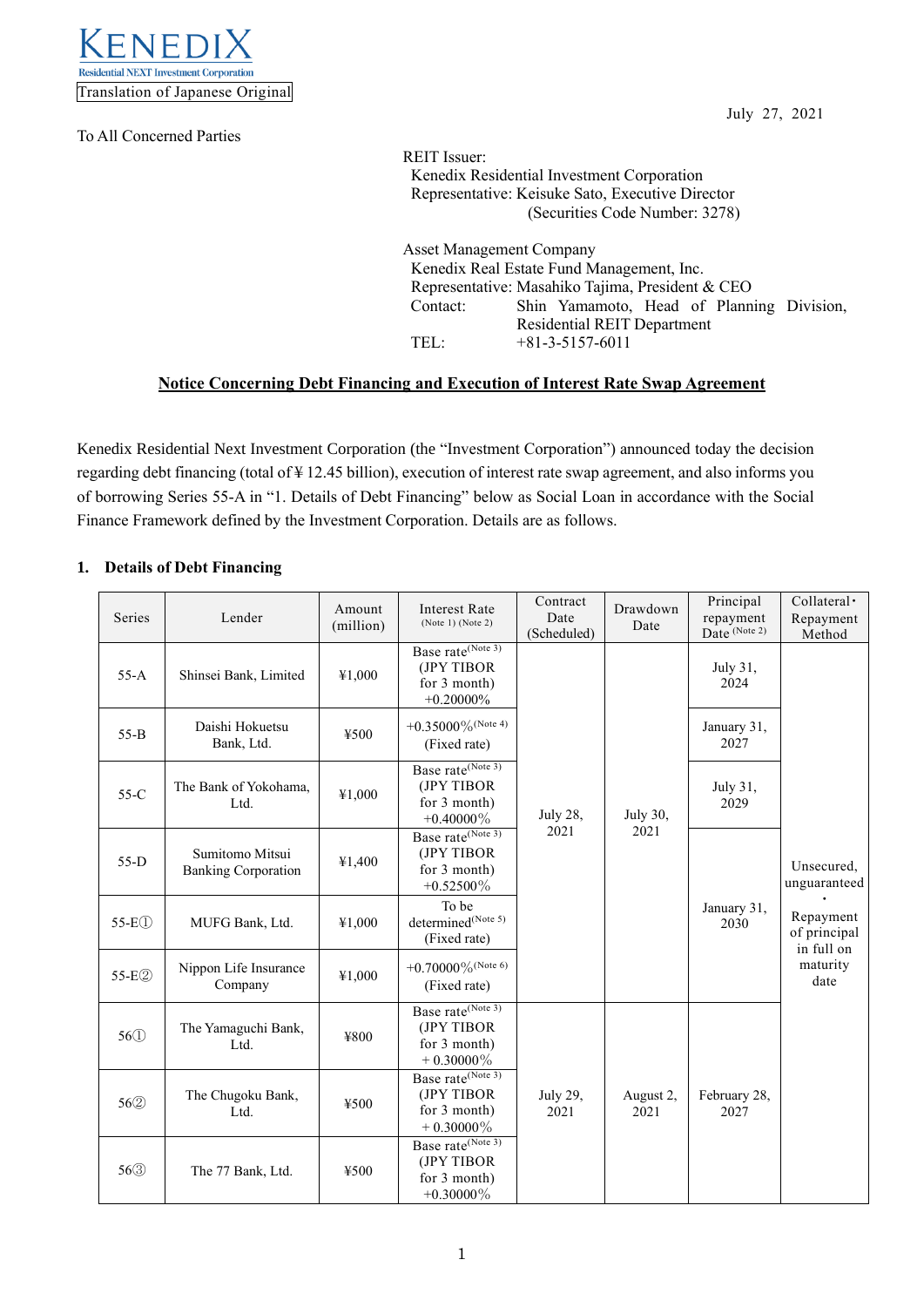# dential NEXT Investment Corporation

| $57-A(1)$           | Mizuho Bank, Ltd.                             | 4500           | Base rate <sup>(Note 3)</sup><br>(JPY TIBOR<br>for 3 month)<br>$+0.22500\%$ |                   |                    | February 28,<br>2023 |  |
|---------------------|-----------------------------------------------|----------------|-----------------------------------------------------------------------------|-------------------|--------------------|----------------------|--|
| 57-A2               | Mizuho Trust &<br>Banking Co., Ltd.           | $\text{\#}200$ | Base rate <sup>(Note 3)</sup><br>(JPY TIBOR<br>for 3 month)<br>$+0.17500\%$ |                   |                    |                      |  |
| 57-B <sub>(1)</sub> | Aozora Bank, Ltd.                             | 4350           | Base rate <sup>(Note 3)</sup><br>(JPY TIBOR<br>for 3 month)<br>$+0.47500\%$ |                   |                    | February 28,         |  |
| 57-B2               | Resona Bank,<br>Limited                       | 4300           | Base rate <sup>(Note 3)</sup><br>(JPY TIBOR<br>for 3 month)<br>$+0.37500\%$ | August 5,<br>2021 | August 10,<br>2021 | 2029                 |  |
| $57-C$              | Sumitomo Mitsui<br><b>Banking Corporation</b> | 41,200         | Base rate <sup>(Note 3)</sup><br>(JPY TIBOR<br>for 3 month)<br>$+0.52500\%$ |                   |                    | February 28,         |  |
| $57-D$              | MUFG Bank, Ltd.                               | 41,200         | To be<br>determined <sup>(Note 7)</sup><br>(Fixed rate)                     |                   |                    | 2030                 |  |
| $57-E$              | Development Bank<br>of Japan Inc.             | ¥1,000         | To be<br>determined(Note 7)<br>(Fixed rate)                                 |                   |                    | August 31,<br>2031   |  |

<sup>(</sup>Note 1) For series 55, the first interest payment is due at the end of October 2021 and on the last day of every three months thereafter with final due on the principal repayment day. For series 56 and series 57, the first interest payment is due at the end of August 2021 and on the last day of every three months thereafter with final due on the principal repayment day.

(Note 2) If the interest payment date or the principal repayment date is a non-business day, the date shall be the next business day and if such next business day falls under the next month, the date shall be the preceding business day.

(Note 3) The Japanese Yen TIBOR of the JBATA is available on the JBATA website [\(http://www.jbatibor.or.jp/english/\)](http://www.jbatibor.or.jp/english/).

(Note 4) The interest rate applicable period is from July 30, 2021 to January 31, 2027.

(Note 5) Any undecided matters shall be determined on July 28, 2021 and will be announced after the decision is made.

(Note 6) The interest rate applicable period is from July 30, 2021 to January 31, 2030.

(Note 7) Any undecided matters shall be determined on August 5, 2021 and will be announced after the decision is made.

#### **2. Reason for Debt Financing**

(1) Series 55

The proceeds of this debt financing are to be used for the repayment of the borrowing series  $4-B^{(note 1)}$ , series 26-B(note 2), series 37-B(note 3), series 43-A(note 4) (Total ¥5.9 billion) with the principal repayment date of July 30,2021.

(2) Series 56

The proceeds of this debt financing are to be used for the funds toward a payment for the acquisition of trust beneficiary interest in real estate (T-100: KDX Residence Kamishakujii II) stated in the press release "Notice Concerning Acquisition of Properties and Conclusion of Lease Contracts with New Tenants (Total of 4 Residential Properties and 2 Healthcare Facilities)" announced on February 15, 2021 and associated costs thereof.

(3) Series 57

The proceeds of this debt financing are to be used for the repayment of the borrowing series  $7-A^{(\text{note 5})}$ , series 7-B(note 5) ( Total ¥4.75 billion) with the principal repayment date of August 10,2021.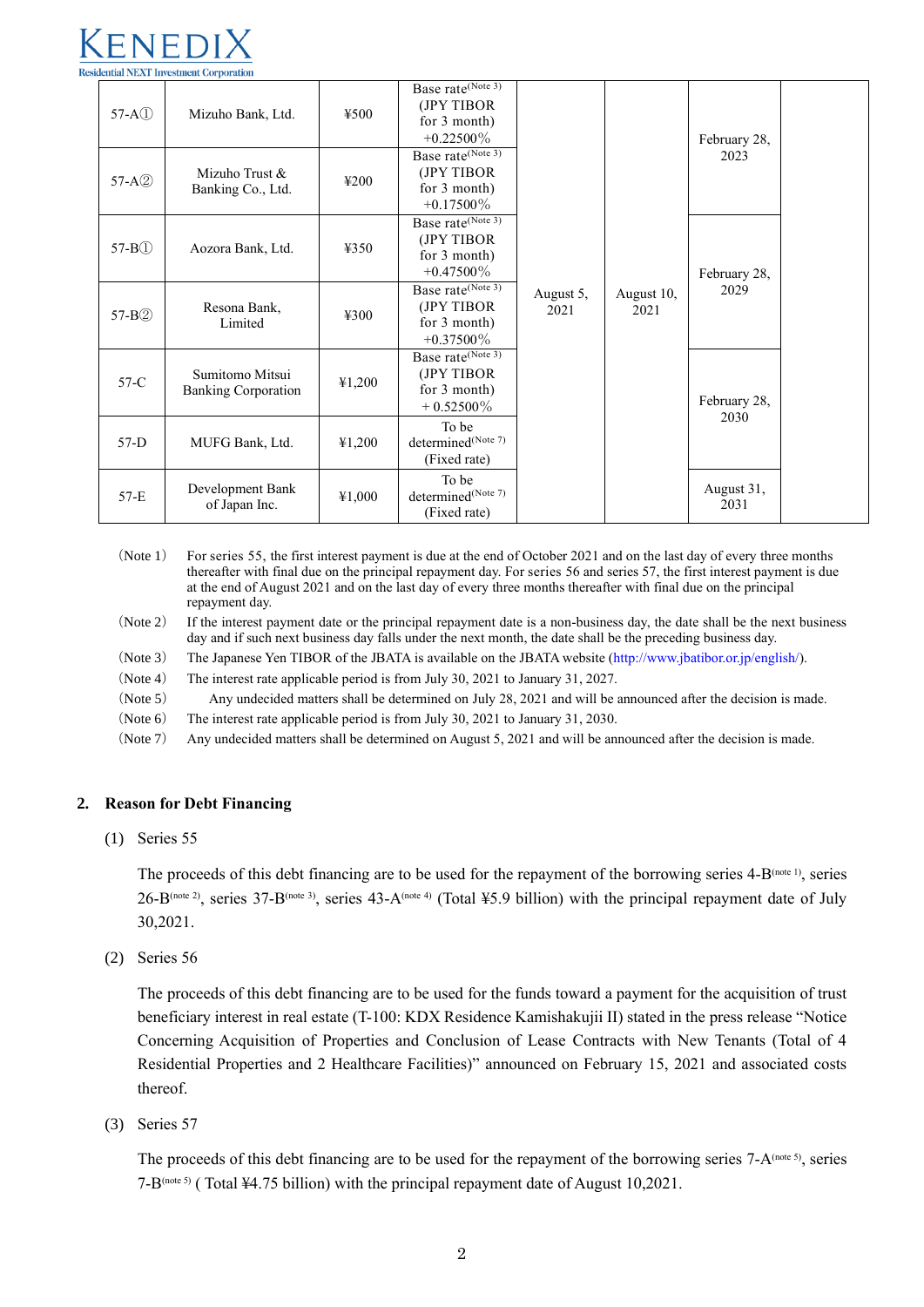# $\sqrt{E}$ esidential NEXT Investment Corporation

(Note 1) For detail of series 4-B, please refer to the press release "Notice Concerning Debt Financing, Prepayment of Debt Financing and the Execution of Interest-Rate Swap Agreements" announced on January 29, 2014.

- (Note 2) For detail of series 26-B, please refer to the press release "Notice Concerning Debt Financing and Execution of Interest Rate Swap Agreements" announced on July 25, 2018.
- (Note 3) For detail of series 37-B, please refer to the press release "Notice Concerning Debt Financing and Execution of Interest Rate Swap Agreements" announced on January 29, 2020.
- (Note 4) For detail of series 43-A, please refer to the press release "Notice Concerning Debt Financing and Execution of Interest Rate Swap Agreements" announced on July 22, 2020.
- (Note 5) For detail of series 7-A and 7-B, please refer to the press release "Notice Concerning Debt Financing" announced on August 4, 2014.

#### **3. Interest Rate Swap Agreements**

(1) Reason for Executing the Interest Rate Swap Agreements

For a hedge against possible increases in future interest rate for Series 55-A, Series 55-C, Series 55-D, Series 56, Series 57-B and Series 57-C with floating interest rate.

#### (2) Details of the Interest Rate Swap Agreements

|                         |                                       | Series 55-A                                                                                                                                                                                                                                                                                                                                        |  |  |
|-------------------------|---------------------------------------|----------------------------------------------------------------------------------------------------------------------------------------------------------------------------------------------------------------------------------------------------------------------------------------------------------------------------------------------------|--|--|
| Counterparty            |                                       | To be determined <sup>(Note)</sup>                                                                                                                                                                                                                                                                                                                 |  |  |
| Notional Amount         |                                       | $\text{\#} 1,000$ million                                                                                                                                                                                                                                                                                                                          |  |  |
| Interest                | Fixed interest<br>Rate for payment    | To be determined <sup>(Note)</sup>                                                                                                                                                                                                                                                                                                                 |  |  |
| Rate                    | Floating interest<br>Rate for receipt | Base rate (JPY TIBOR for 3 month)                                                                                                                                                                                                                                                                                                                  |  |  |
| Commencement Date       |                                       | July 30, 2021                                                                                                                                                                                                                                                                                                                                      |  |  |
| <b>Termination Date</b> |                                       | July 31, 2024                                                                                                                                                                                                                                                                                                                                      |  |  |
| Payment Date            |                                       | The interest payment is due at the end of October 2021, and on the last day of every three<br>months thereafter with termination date. (If each payment day is a non-business day, then the<br>payment will be due on the next business day and if the next business day is in the next month,<br>then the previous business day will be applied.) |  |  |

|                         |                                       | Series 55-C                                                                                                                                                                                                                                                                                                                                        |  |  |
|-------------------------|---------------------------------------|----------------------------------------------------------------------------------------------------------------------------------------------------------------------------------------------------------------------------------------------------------------------------------------------------------------------------------------------------|--|--|
| Counterparty            |                                       | To be determined <sup>(Note)</sup>                                                                                                                                                                                                                                                                                                                 |  |  |
|                         | Notional Amount                       | $\text{\#} 1,000$ million                                                                                                                                                                                                                                                                                                                          |  |  |
| Interest                | Fixed interest<br>Rate for payment    | To be determined <sup>(Note)</sup>                                                                                                                                                                                                                                                                                                                 |  |  |
| Rate                    | Floating interest<br>Rate for receipt | Base rate (JPY TIBOR for 3 month)                                                                                                                                                                                                                                                                                                                  |  |  |
| Commencement Date       |                                       | July 30, 2021                                                                                                                                                                                                                                                                                                                                      |  |  |
| <b>Termination Date</b> |                                       | July 31, 2029                                                                                                                                                                                                                                                                                                                                      |  |  |
| Payment Date            |                                       | The interest payment is due at the end of October 2021, and on the last day of every three<br>months thereafter with termination date. (If each payment day is a non-business day, then the<br>payment will be due on the next business day and if the next business day is in the next month,<br>then the previous business day will be applied.) |  |  |

|                         |                                       | Series 55-D                                                                                                                                                                                                                                                                                                                                        |  |  |
|-------------------------|---------------------------------------|----------------------------------------------------------------------------------------------------------------------------------------------------------------------------------------------------------------------------------------------------------------------------------------------------------------------------------------------------|--|--|
| Counterparty            |                                       | To be determined <sup>(Note)</sup>                                                                                                                                                                                                                                                                                                                 |  |  |
| Notional Amount         |                                       | $\text{\#} 1,400$ million                                                                                                                                                                                                                                                                                                                          |  |  |
| Interest                | Fixed interest<br>Rate for payment    | To be determined <sup>(Note)</sup>                                                                                                                                                                                                                                                                                                                 |  |  |
| Rate                    | Floating interest<br>Rate for receipt | Base rate (JPY TIBOR for 3 month)                                                                                                                                                                                                                                                                                                                  |  |  |
| Commencement Date       |                                       | July 30, 2021                                                                                                                                                                                                                                                                                                                                      |  |  |
| <b>Termination Date</b> |                                       | January 31, 2030                                                                                                                                                                                                                                                                                                                                   |  |  |
| Payment Date            |                                       | The interest payment is due at the end of October 2021, and on the last day of every three<br>months thereafter with termination date. (If each payment day is a non-business day, then the<br>payment will be due on the next business day and if the next business day is in the next month,<br>then the previous business day will be applied.) |  |  |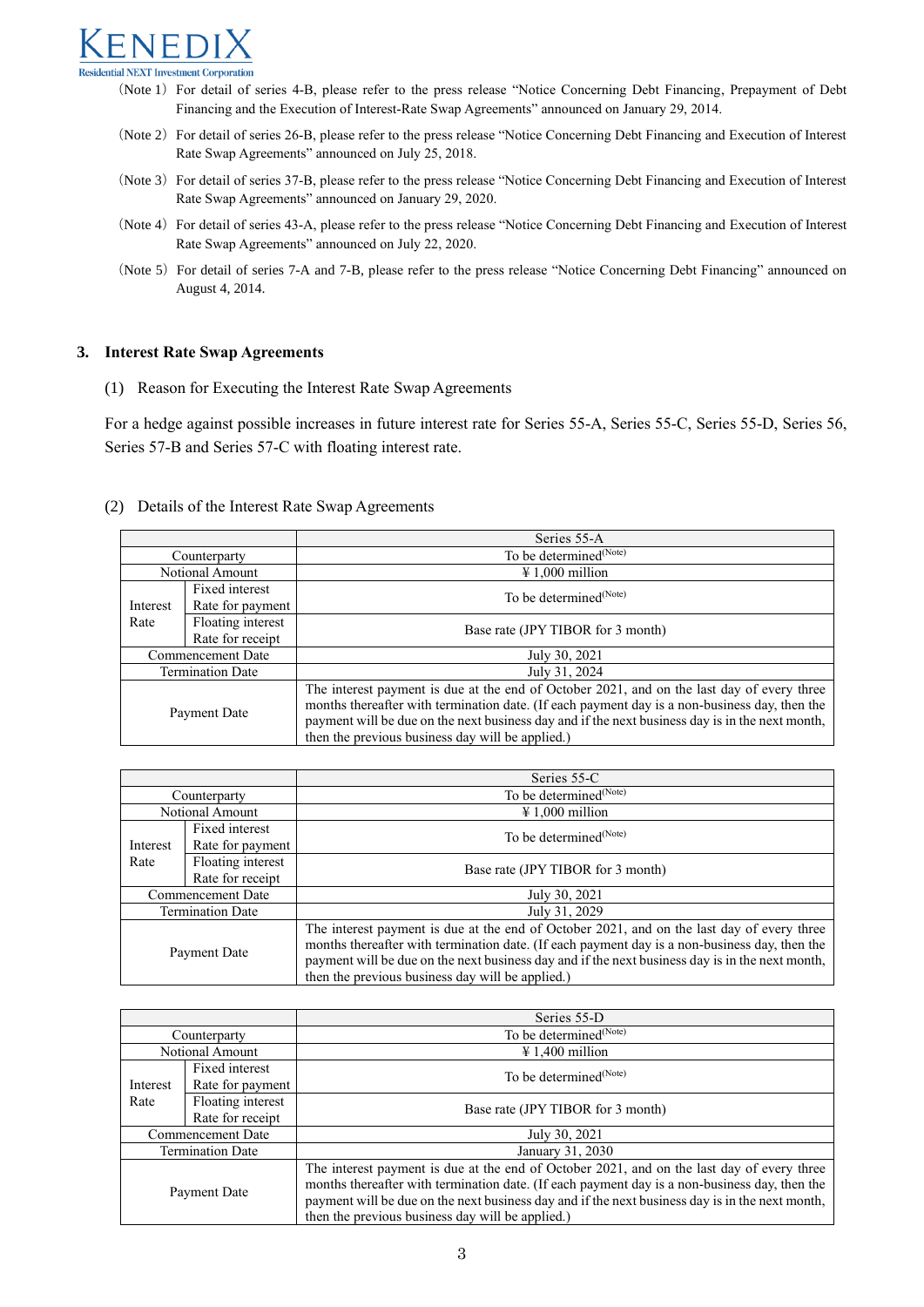

(Note) Any undecided matters shall be determined on July 28, 2021 and will be announced after the decision is made.

|                         |                   | Series $56()$                                                                                   | Series $562$                       | Series $56\textcircled{3}$ |  |  |  |
|-------------------------|-------------------|-------------------------------------------------------------------------------------------------|------------------------------------|----------------------------|--|--|--|
| Counterparty            |                   | To be determined <sup>(Note)</sup>                                                              |                                    |                            |  |  |  |
| Notional Amount         |                   | $\frac{1}{2}$ 800 million                                                                       | $\frac{1}{2}$ 500 million          | $\frac{1}{2}$ 500 million  |  |  |  |
|                         | Fixed interest    |                                                                                                 | To be determined <sup>(Note)</sup> |                            |  |  |  |
| Interest                | Rate for payment  |                                                                                                 |                                    |                            |  |  |  |
| Rate                    | Floating interest | Base rate (JPY TIBOR for 3 month)                                                               |                                    |                            |  |  |  |
|                         | Rate for receipt  |                                                                                                 |                                    |                            |  |  |  |
| Commencement Date       |                   | August 2, 2021                                                                                  |                                    |                            |  |  |  |
| <b>Termination Date</b> |                   | February 28, 2027                                                                               |                                    |                            |  |  |  |
| Payment Date            |                   | The interest payment is due at the end of August 2021, and on the last day of every three       |                                    |                            |  |  |  |
|                         |                   | months thereafter with termination date. (If each payment day is a non-business day, then the   |                                    |                            |  |  |  |
|                         |                   | payment will be due on the next business day and if the next business day is in the next month, |                                    |                            |  |  |  |
|                         |                   | then the previous business day will be applied.)                                                |                                    |                            |  |  |  |

(Note) Any undecided matters shall be determined on July 29, 2021 and will be announced after the decision is made.

|                  |                                       | Series 57-B <sub>(1)</sub><br>Series 57-B2                                                                                                                                                                                                                                                                                                        |                                    |  |
|------------------|---------------------------------------|---------------------------------------------------------------------------------------------------------------------------------------------------------------------------------------------------------------------------------------------------------------------------------------------------------------------------------------------------|------------------------------------|--|
| Counterparty     |                                       | To be determined <sup>(Note)</sup>                                                                                                                                                                                                                                                                                                                |                                    |  |
| Notional Amount  |                                       | $\frac{1}{2}$ 350 million                                                                                                                                                                                                                                                                                                                         | $\text{\#}300$ million             |  |
| Interest<br>Rate | Fixed interest<br>Rate for payment    |                                                                                                                                                                                                                                                                                                                                                   | To be determined <sup>(Note)</sup> |  |
|                  | Floating interest<br>Rate for receipt | Base rate (JPY TIBOR for 3 month)                                                                                                                                                                                                                                                                                                                 |                                    |  |
|                  | <b>Commencement Date</b>              | August 10, 2021                                                                                                                                                                                                                                                                                                                                   |                                    |  |
|                  | <b>Termination Date</b>               | February 28, 2029                                                                                                                                                                                                                                                                                                                                 |                                    |  |
| Payment Date     |                                       | The interest payment is due at the end of August 2021, and on the last day of every three<br>months thereafter with termination date. (If each payment day is a non-business day, then the<br>payment will be due on the next business day and if the next business day is in the next month,<br>then the previous business day will be applied.) |                                    |  |

|                         |                                       | Series 57-C                                                                                                                                                                                                                                                                                                                                       |  |  |
|-------------------------|---------------------------------------|---------------------------------------------------------------------------------------------------------------------------------------------------------------------------------------------------------------------------------------------------------------------------------------------------------------------------------------------------|--|--|
| Counterparty            |                                       | To be determined <sup>(Note)</sup>                                                                                                                                                                                                                                                                                                                |  |  |
|                         | Notional Amount                       | $\text{\#} 1,200$ million                                                                                                                                                                                                                                                                                                                         |  |  |
| Interest                | Fixed interest<br>Rate for payment    | To be determined <sup>(Note)</sup>                                                                                                                                                                                                                                                                                                                |  |  |
| Rate                    | Floating interest<br>Rate for receipt | Base rate (JPY TIBOR for 3 month)                                                                                                                                                                                                                                                                                                                 |  |  |
|                         | Commencement Date                     | August 10, 2021                                                                                                                                                                                                                                                                                                                                   |  |  |
| <b>Termination Date</b> |                                       | February 28, 2030                                                                                                                                                                                                                                                                                                                                 |  |  |
| Payment Date            |                                       | The interest payment is due at the end of August 2021, and on the last day of every three<br>months thereafter with termination date. (If each payment day is a non-business day, then the<br>payment will be due on the next business day and if the next business day is in the next month,<br>then the previous business day will be applied.) |  |  |

(Note) Any undecided matters shall be determined on August 5, 2021 and will be announced after the decision is made.

#### **4. Outline of the Social Finance Framework and Social Loan**

(1) Reason for Introducing Social Loan

The Investment Corporation aims to maximize unitholder value by investing healthcare-related facilities, which will become a social infrastructure, as one of its main investment targets as a bridge connecting the capital market and the healthcare industry as well as by conducting stable management under the basic philosophy of obtaining stable revenue and pursuing sustainable growth through a wide range of investments in "spaces where people live and stay."

The Investment Corporation decided to procure funds through Social Loan in accordance with the social finance framework defined by the Investment Corporation, with an aim to contribute to the development of the domestic social financial market by further enhancing initiatives for sustainability through the efforts made this time and collaboration with financial institutions who are proactively conducting ESG investment and financing.

The Investment Corporation received "Social 1(F)," the highest rating in "JCR Social Finance Framework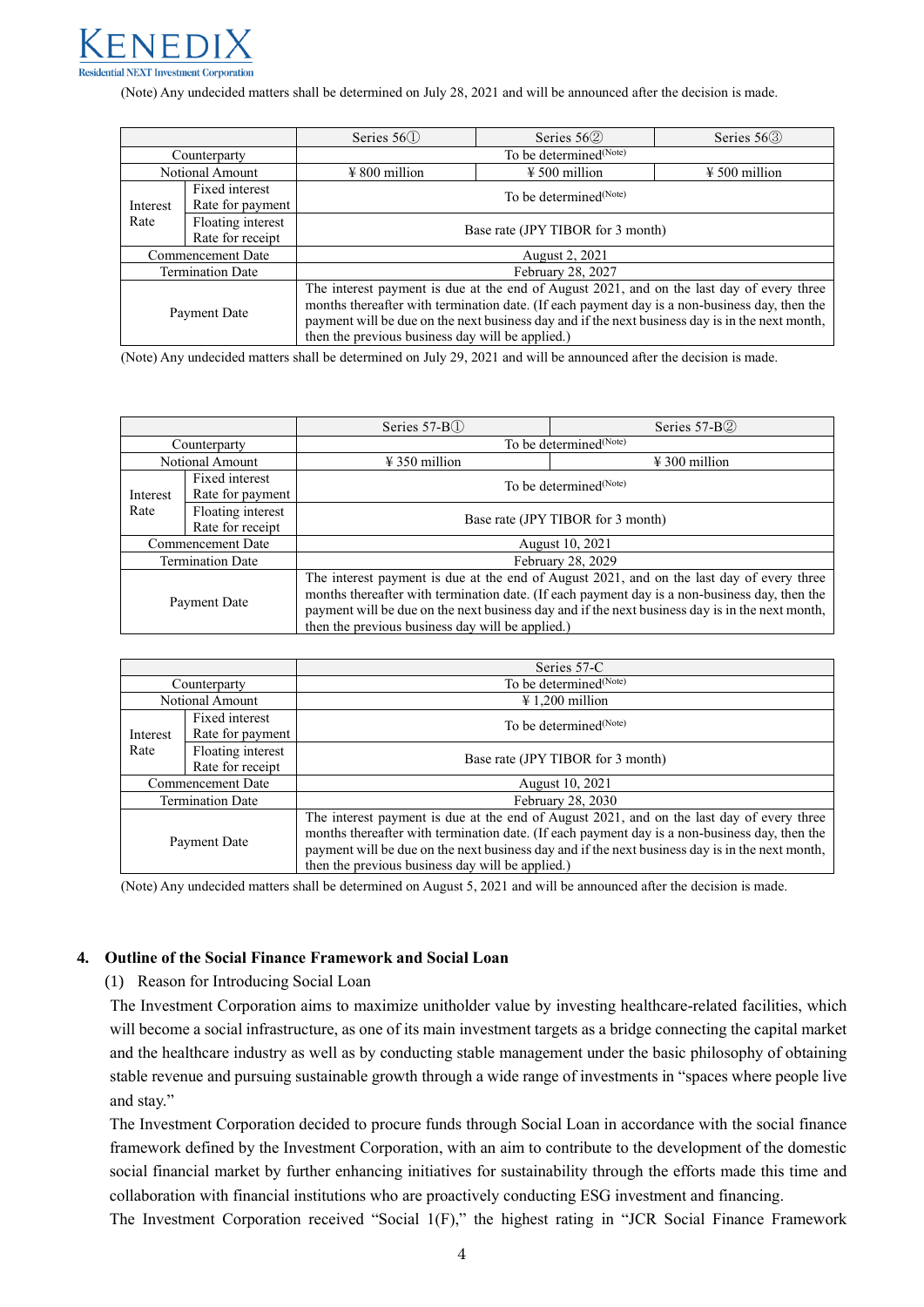

Assessment," from Japan Credit Rating Agency, Ltd. (JCR) with regard to the eligibility of social finance framework(Note) (hereafter be referred to as the "Framework") in November, 2019.

(Note) Regarding the detail, please refer to the press release "Notice Concerning Submission of Revised Shelf Registration Statement for the Issuance of Social Bond" announced on November 26, 2019.

- (2) Total Amount to be Procured, Use of Funds and Scheduled Outlay Period
- (i) Total amount to be procured (approximate net balance) 1,000 million yen
- (ii) Specific use of funds and scheduled outlay period The funds procured through Social Loan is scheduled to be used to repay the loan (Series 26-B②) on July 30, 2021, which was borrowed for the purpose of appropriation to the acquisition of an asset eligible for social finance (Note).

( Note )Assets eligible for social finance refer to assets fulfilling the following eligibility criteria.

| Senior living facilities |            | Private senior homes                   |  |
|--------------------------|------------|----------------------------------------|--|
|                          |            | Serviced senior housing                |  |
|                          |            | Apartments for the elderly             |  |
|                          |            | Group homes for elderly with cognitive |  |
|                          | impairment |                                        |  |
|                          |            | Small multi-function facilities        |  |
|                          |            | Daycare facilities, etc.               |  |
| Medical facilities       |            | Hospitals                              |  |
|                          |            | Clinics                                |  |
|                          |            | Medical malls                          |  |
|                          |            | Nursing and health facilities, etc.    |  |

#### **5. Status of the Interest-bearing Liabilities after the Borrowings (as of August 10, 2021)**

|                                                                |                                         |                                        | (Unit: millions of yen) |
|----------------------------------------------------------------|-----------------------------------------|----------------------------------------|-------------------------|
| Classification                                                 | <b>Balance Before</b><br>the Borrowings | <b>Balance After</b><br>the Borrowings | Difference              |
| Short-term borrowings <sup>(Note 1)</sup>                      | 500                                     |                                        | $-500$                  |
| Current portion of long-term<br>borrowings <sup>(Note 2)</sup> | 27,350                                  | 17,200                                 | $-10,150$               |
| Long-term borrowings <sup><math>(Note 3)</math></sup>          | 110,370                                 | 122,820                                | $+12,450$               |
| Total borrowings                                               | 138,220                                 | 140,020                                | $+1,800$                |
| Investment corporation bonds                                   | 8,700                                   | 8,700                                  |                         |
| Total interest-bearing liabilities                             | 146,920                                 | 148,720                                | $+1,800$                |

(Note1) The "Short-term borrowings" shall mean the borrowings with a period of less than or equal to one year from the borrowing date to the repayment date. However, if the first anniversary of the date of borrowings fall under a non-business day, the repayment date shall be the next business day and even if, as a result, the borrowing period exceeds one year, the borrowings shall be categorized as short-term borrowings.

(Note2) The "Current portion of long-term borrowings" shall mean the long term borrowings due within one year.

(Note3) The "Long-term borrowings" shall mean the borrowings with a period of more than one year from the borrowing date to the repayment date.

# **6. Others**

In relation to the risks associated with the borrowings, there have been no significant changes to the "Investment Risks" stated in the securities report (*Yuka shoken hokokusyo*) submitted on April 28, 2021.

\* Website URL of the Investment Corporation[: https://www.kdr-reit.com/en/](https://www.kdr-reit.com/en/)